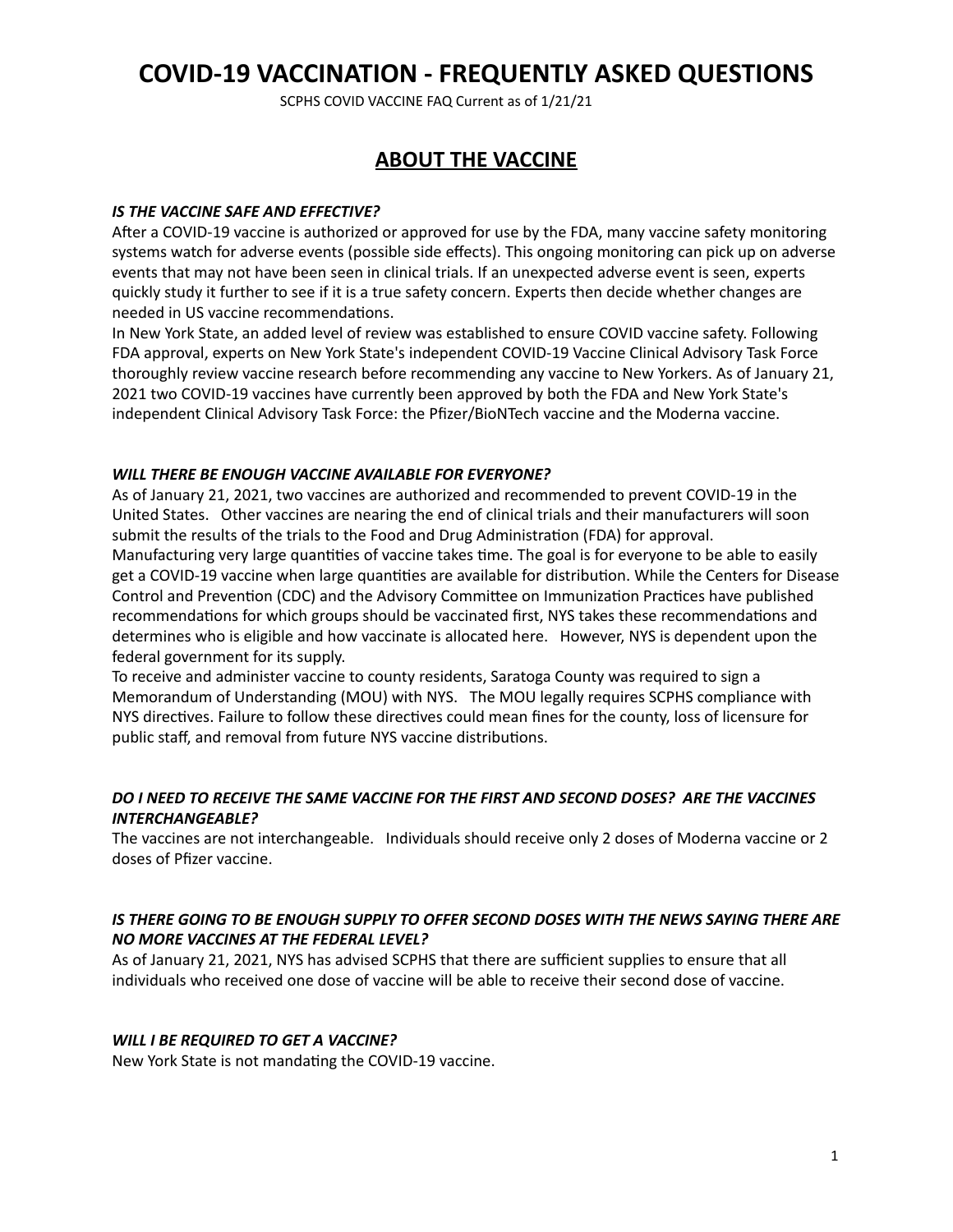SCPHS COVID VACCINE FAQ Current as of 1/21/21

#### *CAN I GET A COVID-19 VACCINE AT THE SAME TIME AS OTHER VACCINES?*

Wait at least 14 days before getting any other vaccine, including a flu or shingles vaccine, if you get your COVID-19 vaccine first. And if you get another vaccine first, wait at least 14 days before getting your COVID-19 vaccine.

If a COVID-19 vaccine is inadvertently given within 14 days of another vaccine, you do not need to restart the COVID-19 vaccine series; you should still complete the series on schedule. When more data are available on the safety and effectiveness of COVID-19 vaccines administered simultaneously with other vaccines, CDC may update this recommendation. This recommendation may be updated.

#### **IS THE VACCINE FREE?**

Yes. The COVID-19 vaccines will be available at no cost.

### **ARE THE VACCINES SAFE FOR CHILDREN?**

Studies will need to be conducted testing COVID-19 vaccines in children. To date, no Phase 3 clinical studies of COVID-19 vaccines include children younger than 12 years. Please reach out to your health care provider with specific questions. Additional information can be found on www.cdc.gov.

#### ARE COVID VACCINES SAFE FOR PREGNANT PEOPLE OR PEOPLE THINKING OF BECOMING PREGNANT?

There is limited research about the safety of COVID-19 vaccines in pregnancy, but pregnant people may choose to get the COVID-19 vaccine if they are in a priority group for vaccination and do not have a medical reason not to be vaccinated. More studies are planned, and vaccine manufacturers are monitoring people in the clinical trials who became pregnant. Based on current knowledge, experts believe that COVID-19 vaccines are not likely to pose a risk for people who are pregnant or trying to get pregnant. If you are pregnant or thinking about becoming pregnant, you should talk to your health care provider about your risk of getting COVID-19 and your risk of severe illness if you get sick. Pregnant people with COVID-19 have an increased risk of severe illness. A vaccine may protect you from severe illness, which could help both you and your fetus.

### **IS IT SAFE TO GET A COVID-19 VACCINE IF I HAVE AN UNDERLYING MEDICAL CONDITION?**

Yes. COVID-19 vaccination is especially important for people with underlying health problems like heart disease, lung disease, diabetes, and obesity. People with these conditions are more likely to get very sick from COVID-19. Please consult with your health care provider if you have specific questions about the COVID vaccine and your health.

### **IF YOU GET A VACCINE DO YOU NEED A NEGATIVE COVID TEST BEFOREHAND?**

No. The CDC does not recommend COVID-19 screening tests before getting a COVID-19 vaccine.

### *WILL THERE BE SIDE EFFECTS FROM THE VACCINE?*

Common side effects that have been observed in clinical studies include fatigue, muscle soreness at the injection site and fever.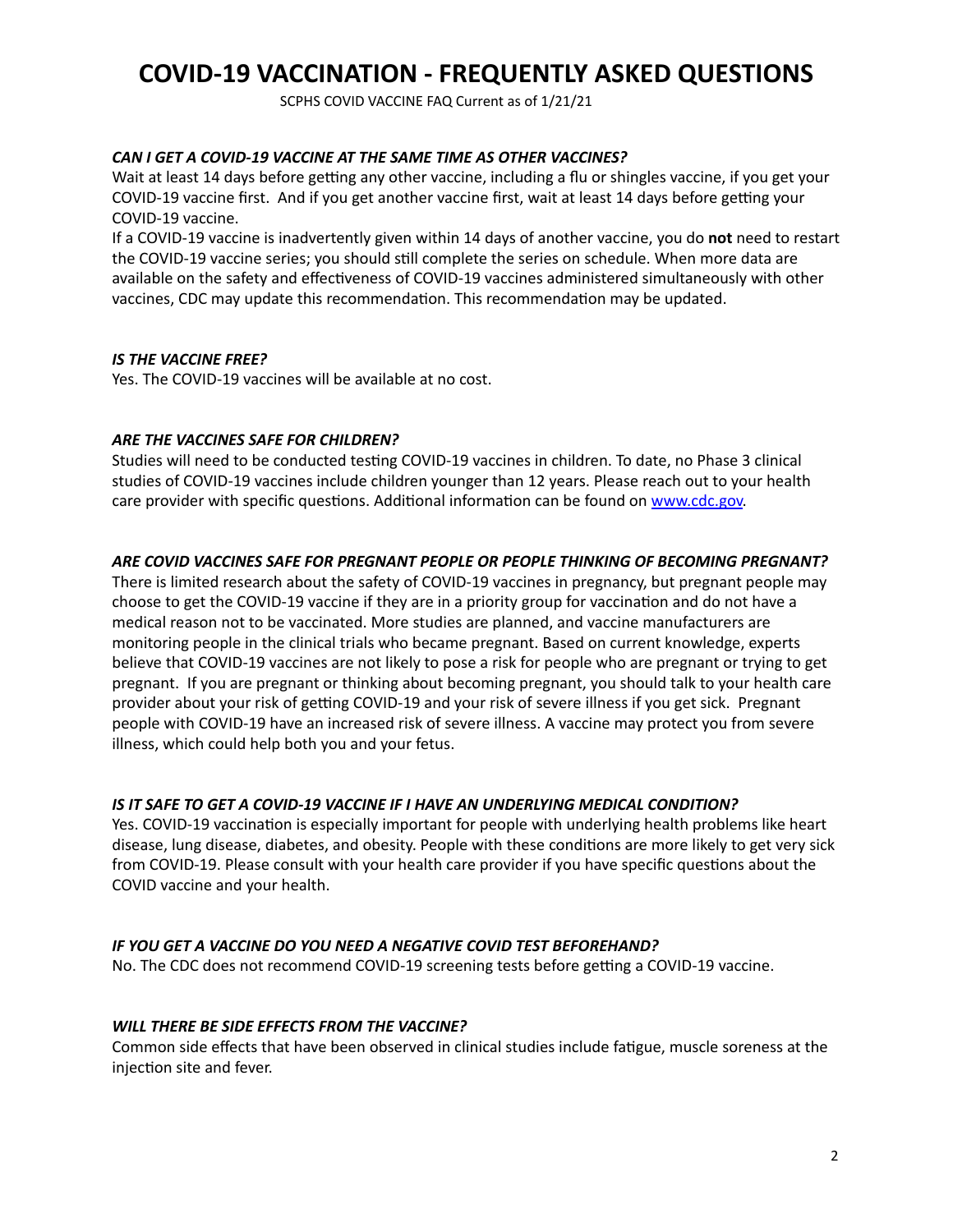SCPHS COVID VACCINE FAQ Current as of 1/21/21

#### *CAN I GET AN ALLERGIC REACTION FROM THE COVID-19 VACCINE?*

People can have allergic reactions to any medication or biological product such as a vaccine. Most allergic reactions occur shortly after a vaccine is administered, which is why the CDC recommends that persons with a history of anaphylaxis (due to any cause) are observed for 30 minutes after vaccination, while all other persons are observed for 15 minutes after vaccination. All vaccination sites must be equipped to ensure appropriate medical treatment is available in the event of an unlikely allergic reaction. CDC recommends anyone with an allergy to "any component" of the vaccine not get the vaccine.

#### *WILL THE VACCINE GIVE ME COVID?*

No. None of the vaccines being studied are made up of materials that can cause disease. For example, the first vaccine approved by the FDA uses a small, harmless part of the virus's genetic material called 'mRNA'. This is not the virus. mRNA vaccines teach your body to create virus proteins. Your immune system develops antibodies against these proteins that will help you fight the virus that causes COVID-19 if you are exposed to it. That is called an immune response.

#### **IF I ALREADY HAD COVID-19 AND RECOVERED, DO I STILL NEED TO GET VACCINATED?**

Yes. CDC recommends that you get vaccinated even if you have already had COVID-19, because you can catch it more than once. While there is otherwise no recommended minimum interval between infection and vaccination, current evidence suggests that reinfection is uncommon in the 90 days after initial infection. Thus, persons with documented acute SARS-CoV-2 infection in the preceding 90 days may delay vaccination until near the end of this period, if desired.

If you are due for a dose of COVID-19 vaccine (or other vaccine) and are acutely ill and/or subject to isolation or quarantine, you should postpone vaccination until you have fully recovered and/or are released from isolation and/or quarantine.

### WILL THE VACCINE WORK AGAINST NEW U.K. CORONAVIRUS STRAIN, B.1.1.7?

While evidence indicates that the B.1.1.7 variant is more transmissible (contagious) than other variants, it is not believed to be more resistant to COVID-19 vaccines.

## **WHO CAN GET THE VACCINE**

#### WHO IS ELIGIBLE TO RECEIVE COVID-19 VACCINE?

New York State (NYS) determines who can receive COVID-19 vaccine. As of January 21, 2021, the following groups are eligible to be vaccinated:

- O High-risk hospital workers (emergency room workers, ICU staff and Pulmonary Department staff)
- O Residents and staff at nursing homes and other congregate care facilities
- O Federally Qualified Health Center employees
- O EMS workers (including professional and volunteer paramedics and EMTs)
- O Coroners, medical examiners, and certain funeral workers
- O Staff and residents at OPWDD, OMH and OASAS facilities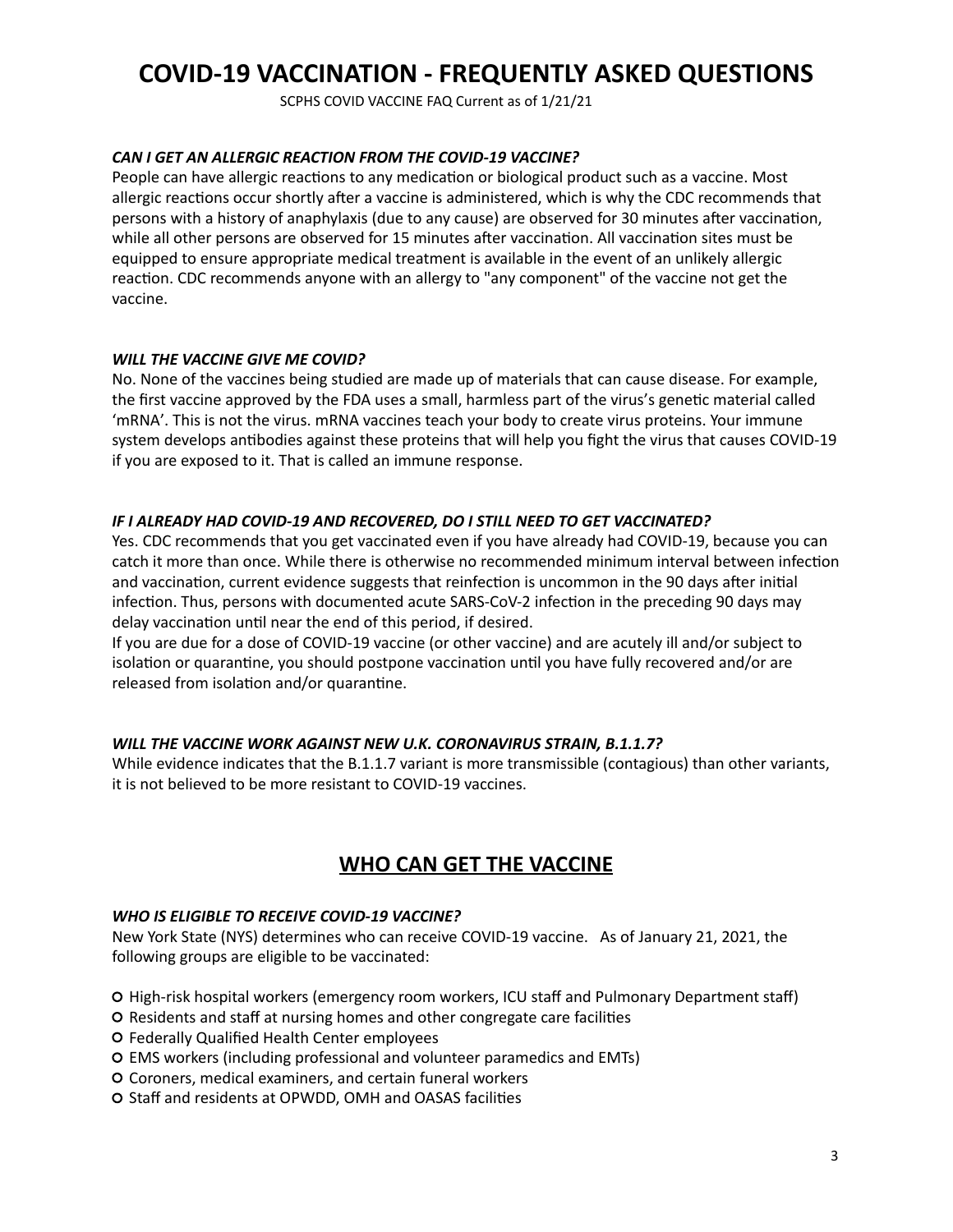SCPHS COVID VACCINE FAQ Current as of 1/21/21

- O Urgent Care providers
- O All front-line, high-risk public health workers who have direct contact with patients, including those conducting COVID-19 tests, handling COVID-19 specimens and COVID-19 vaccinations
- O Individuals administering COVID-19 vaccines, including local health department staff
- O All Outpatient/Ambulatory front-line, high-risk health care workers of any age who provide direct inperson patient care
- O Staff of nursing homes/skilled nursing facilities who did not receive COVID vaccination through the Pharmacy Partnership for Long-Term Care Program
- O All staff who are in direct contact with patients (i.e., intake staff)
- O This includes, but is not limited to,
	- Doctors who work in private medical practices and their staff
	- Doctors who work in hospital-affiliated medical practices and their staff
	- Doctors who work in public health clinics and their staff
	- Registered Nurses
	- Specialty medical practices of all types
	- Dentists and Orthodontists and their staff
	- Psychiatrists and Psychologists and their staff
	- Physical Therapists and their staff
	- Optometrists and their staff
	- Pharmacists and Pharmacy Aides
	- Home care workers
	- Hospice workers
- O Individuals Age 65 and older
- O First Responders or Support Staff for First Responder Agencies
	- Fire
		- State Fire Service, including firefighters and investigators (professional and volunteer)
		- Local Fire Service, including firefighters and investigators (professional and volunteer)
	- Police and Investigations
		- State Police, including Troopers
		- State Park Police, DEC Police, Forest Rangers
		- SUNY Police
		- Sheriffs' Offices
		- County Police Departments and Police Districts
		- City, Town, and Village Police Departments
		- Transit Units of other Public Authority Police Departments
		- State Field Investigations, including DMV, SCOC, Justice Center, DFS, IG, Tax, OCFS, SLA
	- Public Safety Communications
		- Emergency Communication and PSAP Personnel, including dispatchers and technicians
	- Other Sworn and Civilian Personnel
		- Court Officers
		- Other Police or Peace Officers
		- Support or Civilian Staff for Any of the Above Services, Agencies, or Facilities
	- Corrections
		- State DOCCS Personnel, including correction and parole officers
		- Local Correctional Facilities, including correction officers
		- Local Probation Departments, including probation officers
		- State Juvenile Detention and Rehabilitation Facilities
		- Local Juvenile Detention and Rehabilitation Facilities
- O In-person college instructors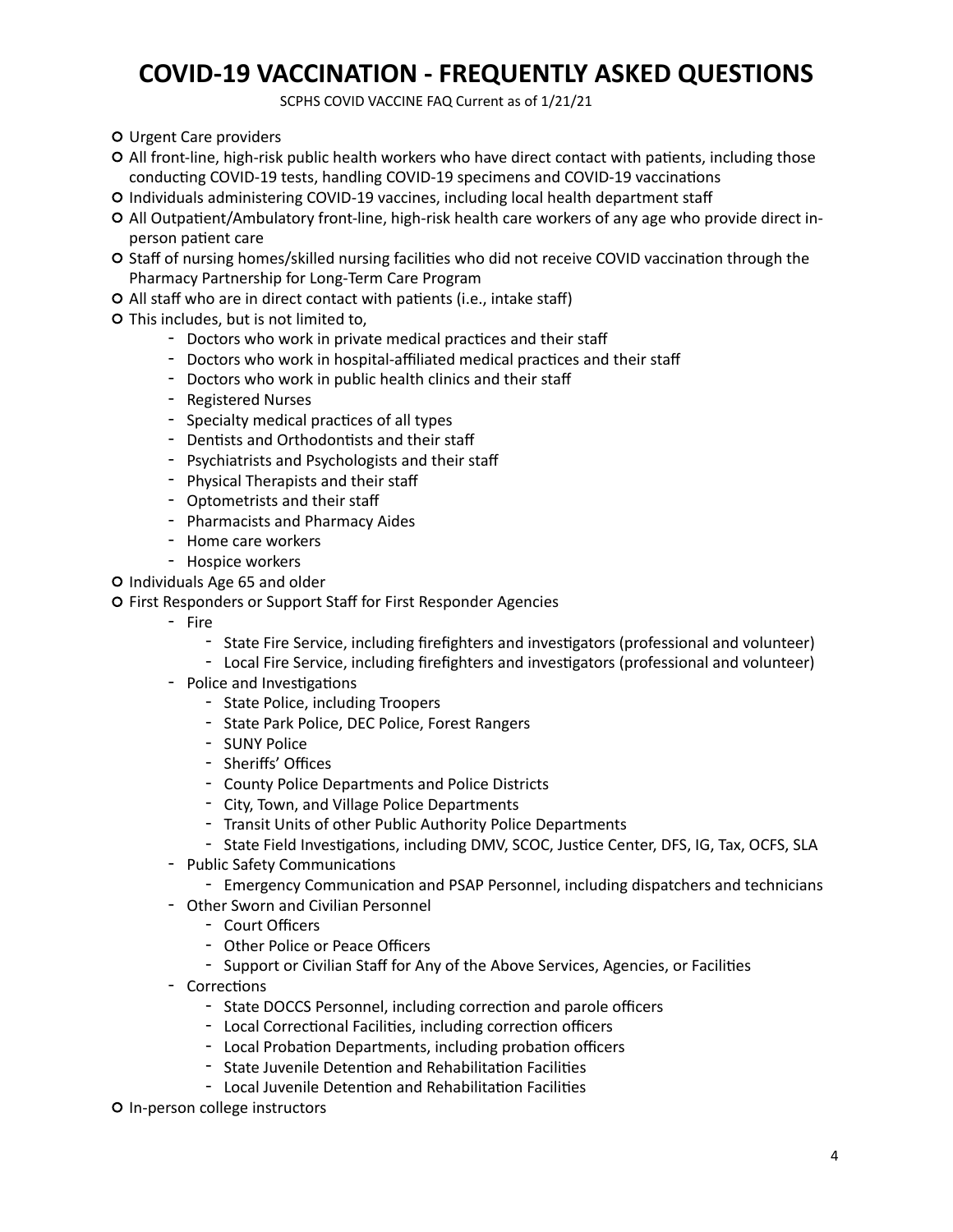SCPHS COVID VACCINE FAQ Current as of 1/21/21

- O PreK-12 Schools
	- P-12 school or school district faculty or staff (includes all teachers, substitute teachers, student teachers, school administrators, paraprofessional staff and support staff including bus drivers)
- Contractors working in a PreK-12 school or school district (including contracted bus drivers) O Licensed, registered, approved or legally exempt group Childcare Providers
	- Employees or Support Staff of Licensed or Registered Childcare Setting
- O Grocery store workers
- O Public Transit
	- Airline and airport employees
	- Passenger railroad employees
	- Subway and mass transit employees (i.e., MTA, LIRR, Metro North, NYC Transit, Upstate transit)
	- Ferry employees
	- Port Authority employees
	- Public bus employees
- O Individuals living in a homeless shelter where sleeping, bathing, or eating accommodations must be shared with individuals and families who are not part of the same household
- O Individual working (paid or unpaid) in a homeless shelter where sleeping, bathing, or eating accommodations must be shared by individuals and families who are not part of the same household, in a position where there is potential for interaction with shelter residents

Proof of identity and eligibility is required to be shown at all vaccination clinics. Such proof may include a driver's license, employee ID card or badge, a letter from an employer, or a pay stub. In addition to age or occupational eligibility, all individuals must be able to document that they live or work in New York State. Individuals who cannot provide acceptable documentation at the time of their appointment will **not be vaccinated**.

### WHY CAN'T SCPHS DECIDE WHO GETS VACCINATED? DO WE HAVE TO FOLLOW THESE GUIDELINES?

Vaccine distribution is controlled by federal and state governments. To receive and administer vaccine to county residents, Saratoga County was required to sign a Memorandum of Understanding (MOU) with NYS. The MOU legally requires SCPHS compliance with NYS directives. Failure to follow these directives could mean fines for the county, loss of licensure for public staff, and removal from future NYS vaccine distributions. 

Vaccination is a core function of SCPHS, and the department has plans to deliver vaccine quickly and efficiently to County residents as eligibility expands and as soon as NYS allows more flexibility and control at the local level. The New York State Association of County Health Officials (NYSACHO) and the New York State Association of Counties (NYSAC) are advocating for increased local decision making. Both the federal government and NYS have developed plans to ensure that everyone who wants a COVID-19 vaccine will be able to get one at no cost, as soon as supplies are adequate, regardless of where they live.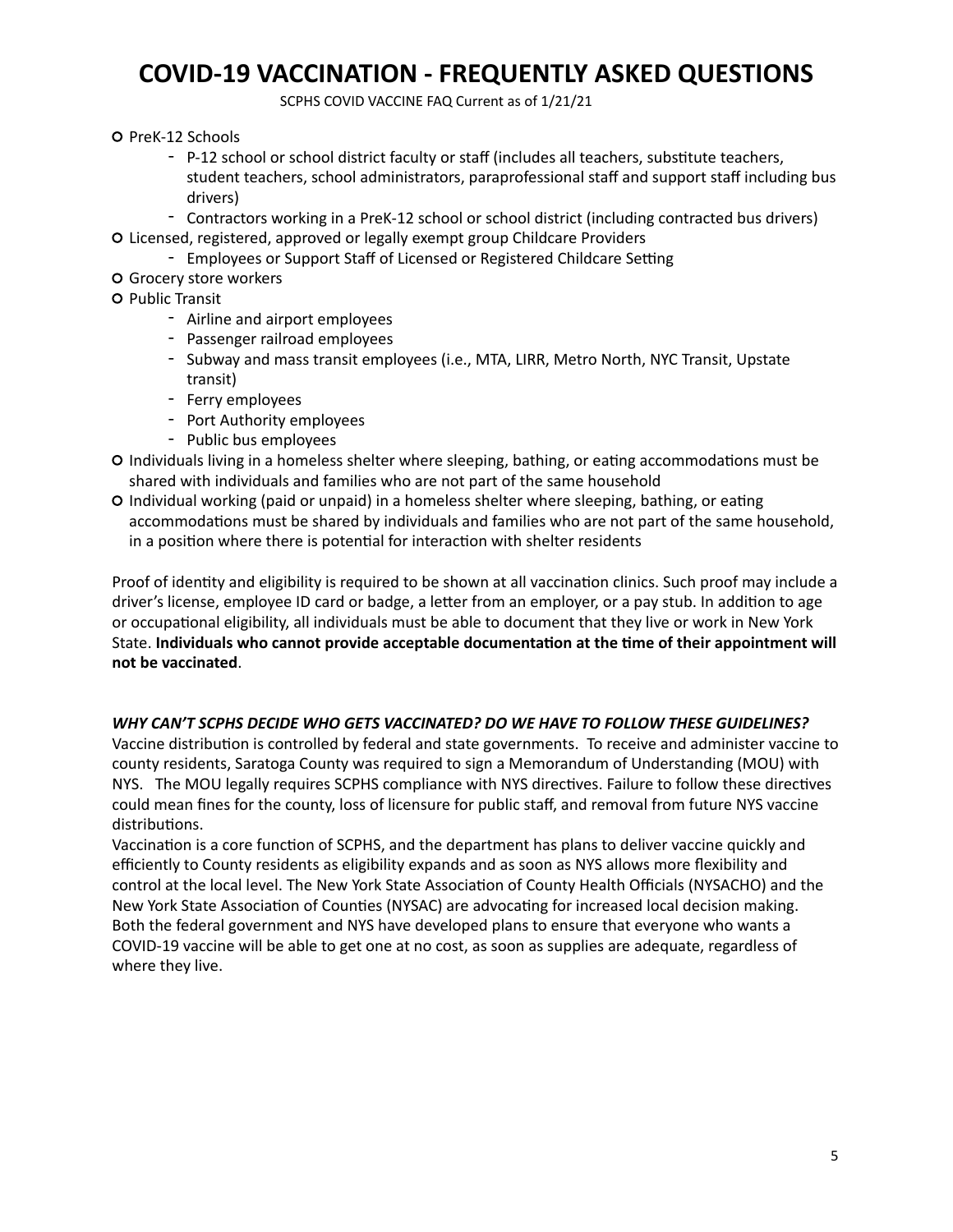SCPHS COVID VACCINE FAQ Current as of 1/21/21

# **WHERE CAN YOU GET A VACCINE**

### *WHERE CAN I GET A COVID-19 VACCINE?*

SCPHS is a member of the Capital Region Vaccination Network, which includes hospitals, federally qualified health centers, ambulatory centers, and pharmacies. As of January 21, 2021, NYS has required members of the network to restrict administration of their vaccine to specific groups.

### —> **SCPHS**

SCPHS can only administer vaccine to:

- O First Responders or Support Staff for First Responder Agencies
	- Fire
		- State Fire Service, including firefighters and investigators (professional and volunteer)
		- Local Fire Service, including firefighters and investigators (professional and volunteer)
	- Police and Investigations
		- State Police, including Troopers
		- State Park Police, DEC Police, Forest Rangers
		- SUNY Police
		- Sheriffs' Offices
		- County Police Departments and Police Districts
		- City, Town, and Village Police Departments
		- Transit Units of other Public Authority Police Departments
		- State Field Investigations, including DMV, SCOC, Justice Center, DFS, IG, Tax, OCFS, SLA
	- Public Safety Communications
		- Emergency Communication and PSAP Personnel, including dispatchers and technicians
	- Other Sworn and Civilian Personnel
		- Court Officers
		- Other Police or Peace Officers
		- Support or Civilian Staff for Any of the Above Services, Agencies, or Facilities
	- Corrections
		- State DOCCS Personnel, including correction and parole officers
		- Local Correctional Facilities, including correction officers
		- Local Probation Departments, including probation officers
		- State Juvenile Detention and Rehabilitation Facilities
		- Local Juvenile Detention and Rehabilitation Facilities
- O In-person college instructors
- O PreK-12 Schools
	- P-12 school or school district faculty or staff (includes all teachers, substitute teachers, student teachers, school administrators, paraprofessional staff and support staff including bus drivers)
	- Contractors working in a PreK-12 school or school district (including contracted bus drivers)
- O Licensed, registered, approved or legally exempt group Childcare Providers
	- Employees or Support Staff of Licensed or Registered Childcare Setting
- O Public-facing grocery store workers
- **O** Public Transit
	- Airline and airport employees
	- Passenger railroad employees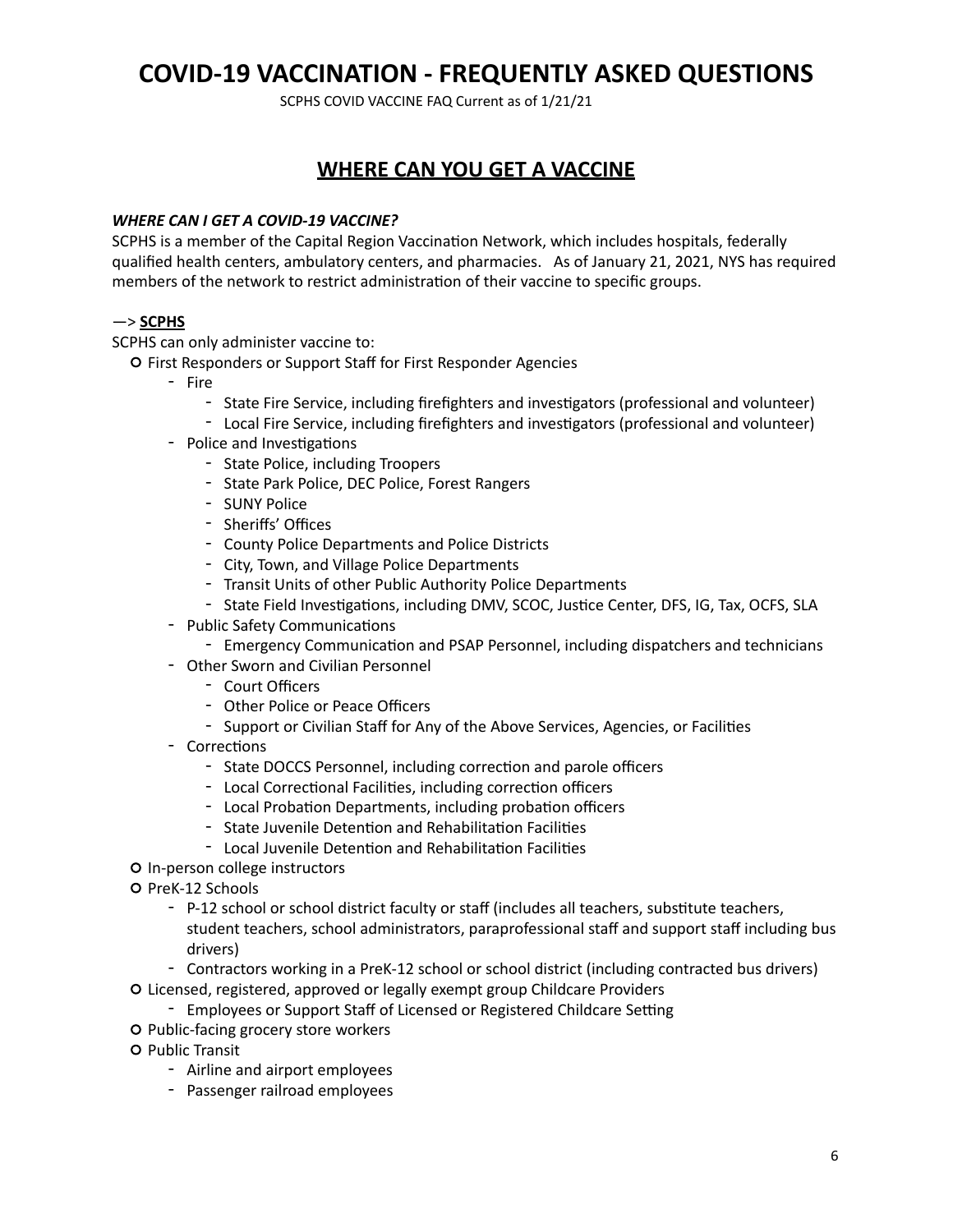SCPHS COVID VACCINE FAQ Current as of 1/21/21

- Subway and mass transit employees (i.e., MTA, LIRR, Metro North, NYC Transit, Upstate transit)
- Ferry employees
- Port Authority employees
- Public bus employees

### $\rightarrow$  Pharmacies can only administer vaccine to:

O Individuals Age 65 and older

### —> **Hospitals, Federally Qualified Health Centers, Urgent Care and Ambulatory Care**

These locations are prioritizing the Phase 1A population but may vaccinate any eligible recipient. Since each institution or facility may have its own protocols, residents are urged to call in advance to verify if the institution or facility is currently offering vaccine to their specific eligibility group. The 1A population consists of:

- O High-risk hospital workers (emergency room workers, ICU staff and Pulmonary Department staff)
- O Residents and staff at nursing homes and other congregate care facilities
- O Federally Qualified Health Center employees
- O EMS workers (including professional and volunteer paramedics and EMTs)
- O Coroners, medical examiners, and certain funeral workers
- O Staff and residents at OPWDD, OMH and OASAS facilities
- O Urgent Care providers
- O All front-line, high-risk public health workers who have direct contact with patients, including those conducting COVID-19 tests, handling COVID-19 specimens and COVID-19 vaccinations
- O Individuals administering COVID-19 vaccines, including local health department staff
- O All Outpatient/Ambulatory front-line, high-risk health care workers of any age who provide direct in-person patient care
- O Staff of nursing homes/skilled nursing facilities who did not receive COVID vaccination through the Pharmacy Partnership for Long-Term Care Program
- O All staff who are in direct contact with patients (i.e., intake staff)
- O This includes, but is not limited to,
	- Doctors who work in private medical practices and their staff
	- Doctors who work in hospital-affiliated medical practices and their staff
	- Doctors who work in public health clinics and their staff
	- Registered Nurses
	- Specialty medical practices of all types
	- Dentists and Orthodontists and their staff
	- Psychiatrists and Psychologists and their staff
	- Physical Therapists and their staff
	- Optometrists and their staff
	- Pharmacists and Pharmacy Aides
	- Home care workers
	- Hospice workers
- $\rightarrow$  State Operated Vaccination Clinics can administer vaccine to anyone eligible, including individuals age 65 and older. To check eligibility, visit https://am-i-eligible.covid19vaccine.health.ny.gov/.

### We do not have guidance on any population not listed above at this time.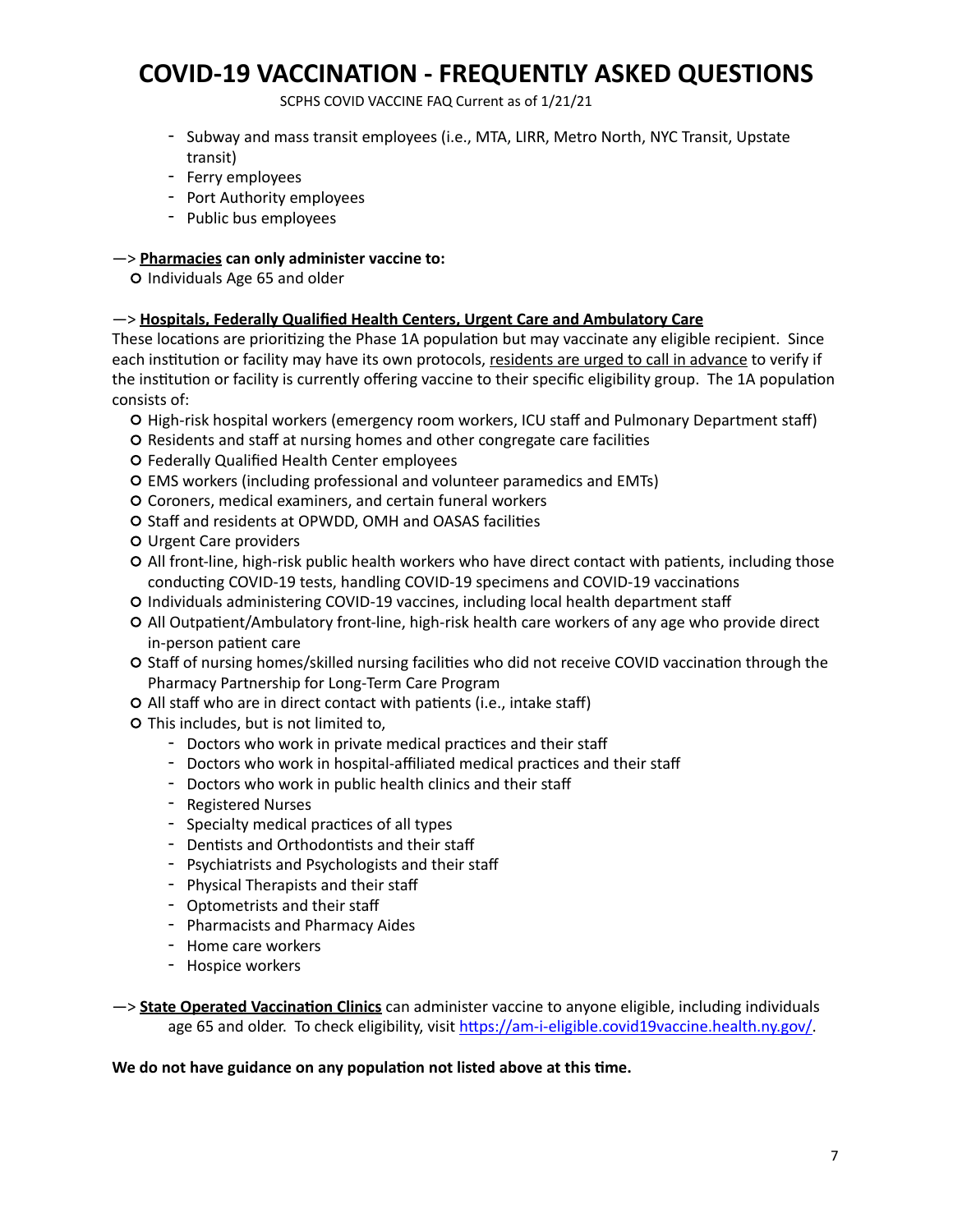SCPHS COVID VACCINE FAQ Current as of 1/21/21

### WHAT ABOUT SECOND DOSES - DO WE HAVE TO GO TO THE SAME PLACE? CAN WE SWITCH VACCINES **FOR THE SECOND DOSE?**

As of January 21, 2021, NYS requires individuals to obtain their second dose of vaccine at the same location they received their first dose.

### WHAT IF I RECEIVED MY FIRST DOSE AT SCPHS, BUT NYS IS NO LONGER ALLOWING SCPHS TO VACCINE *MY ELIGIBILITY GROUP - WHERE DO I GET MY SECOND DOSE?*

While New York State recently required SCPHS to restrict administration of vaccine to certain eligibility groups, individuals whose first dose of vaccine was administered by SCPHS can still receive their second dose from SCPHS. This includes individuals age 65 and older.

### I HEARD THAT THE SARATOGA SPRINGS CITY CENTER IS GOING TO BE A VACCINATION SITE. ARE WE ALL GOING TO HAVE TO DRIVE THERE? ARE THERE OTHER LOCATIONS WHERE VACCINE WILL BE AVAILABLE **IN THE COUNTY? WHAT IF I CANNOT DRIVE?**

The City Center is one location available to SCPHS for vaccination. Part of being able to vaccinate quickly and efficiently is having redundant capacities to adjust to changing guidance and vaccine supplies. Should SCPHS receive notice that a large number of vaccines, the City Center location will allow for the maximum number of county residents to be vaccinated as quickly as possible. It can be operated 24/7 to support shift workers and others who may not maintain traditional schedules.

In addition to the City Center, there are several potential distribution locations throughout the county that have been previously approved by NYS. SCPHS is working with the Board of Supervisors to ensure accessibility for residents in all part of the county.

SCPHS, with the support of OES and the Sheriff's Department, has delivered and administered vaccinations to persons in locations and settings where they would otherwise be unable to access them. SCPHS, OES and the Sheriff's Department remains ready to do so again, as soon as NYS allows.

# **HOW DO I GET A VACCINATION APPOINTMENT?**

## *HOW DO I REGISTER FOR A VACCINE?*

Individuals eligible for vaccination at SCPHS can register for a SCPHS-operated vaccination clinic at <https://www.saratogacountyny.gov/departments/publichealth/covid19/vaccination-registration/>. As of January 21, 2021, SCPHS is utilizing the NYS vaccination clinic registration system, so individuals will be taken to a NYS website to register for SCPHS operated clinics.

If there are not any available appointments, individuals will receive a message stating "No Appointments Available." We encourage you to try again at a later time. SCPHS is currently not permitted to provide vaccinations to persons aged 65 and older, healthcare workers or any other groups.

Individuals eligible for vaccination at local pharmacies should reach out to the pharmacies directly.

- As of January 21, 2021, Price Chopper is offering COVID-19 vaccination. Information is available at https://www.pricechopper.com/covidvaccine/.
- As of January 21, 2021, Rite Aid is not offering COVID-19 vaccination.

Additional pharmacies, including Rite Aid, may be offering vaccination in the coming weeks. To obtain the most up-to-date information, please visit or call the pharmacy directly.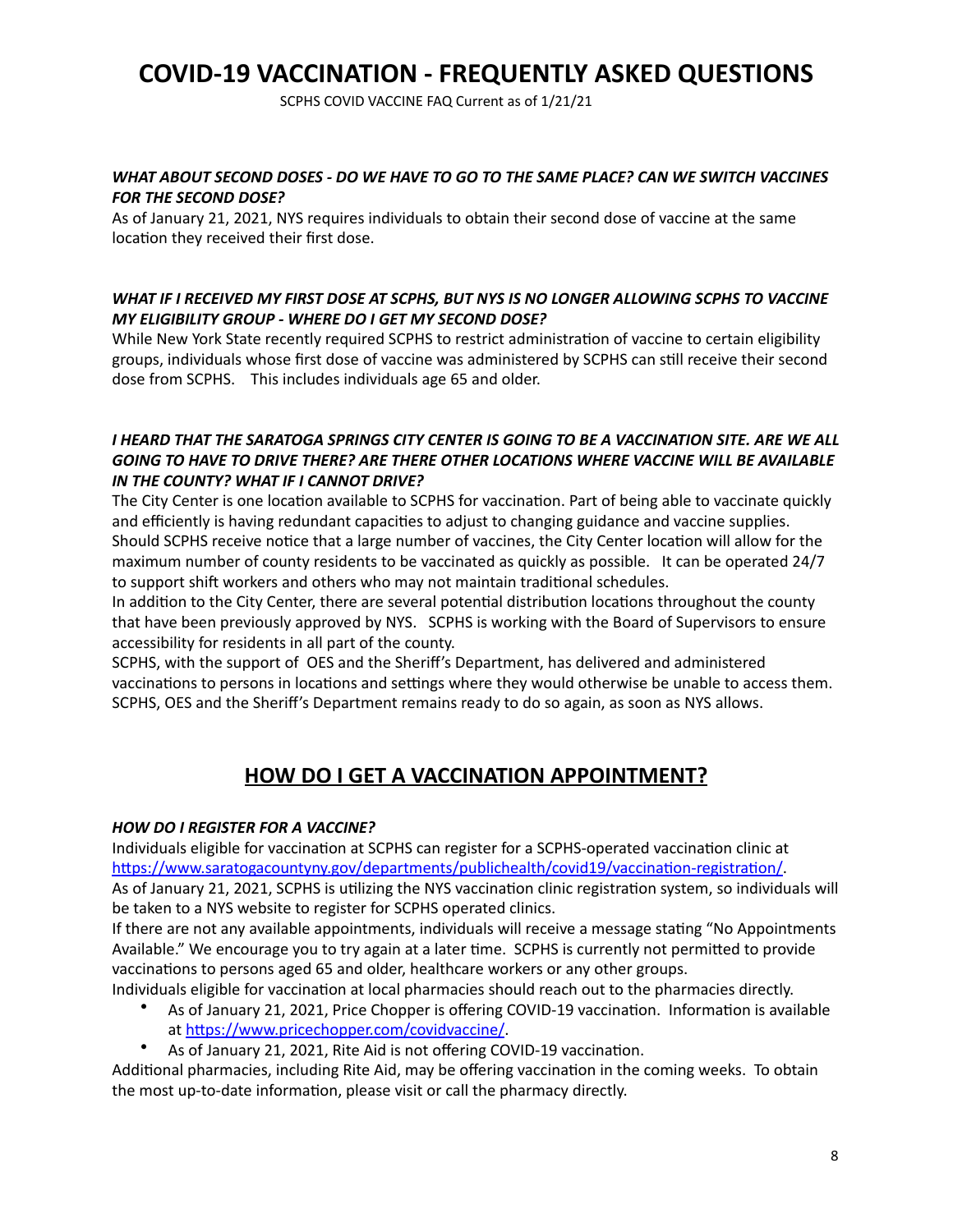SCPHS COVID VACCINE FAQ Current as of 1/21/21

All eligible persons, of any group, can be vaccinated at the state-operated clinics. To register for these clinics, call 1-833-697-4829 or visit https://am-i-eligible.covid19vaccine.health.ny.gov/. When vaccine supplies are available, the State hotline or website may be able to schedule an appointment for you. If vaccine supplies are not available, the State hotline or website will not be able to schedule an appointment. 

#### ARE WALK-INS ACCEPTED OR DO I NEED TO HAVE AN APPOINTMENT?

You must have an appointment to receive the COVID-19 vaccine. Walk-ins are not permitted.

### IF I MAKE AN APPOINTMENT AT A SCPHS VACCINATION CLINIC AND CAN'T USE IT, CAN I TRANSFER IT **TO SOMEONE ELSE?**

No. Appointments cannot be transferred to be used by someone else. In addition to documentation for eligibility, all individuals will be asked for photo identification and may be required to verify additional information to confirm their identity. If you are unable to make your appointment, it should be canceled. 

### *DO I NEED TO BRING PROOF OF ELIGIBILITY WHEN I GO TO MY APPOINTMENT?*

Yes. Individuals being vaccinated must bring proof of identity and eligibility to the vaccination site. This may include an employee ID card, a letter from an employer, or a pay stub, depending on the specific priority status. If you are eligible because of your age, bring a government-issued ID that includes your date of birth (like a Driver's License or passport).

#### CAN I REGISTER SOMEONE ELSE FOR A VACCINATION APPOINTMENT?

Some persons may need assistance in making appointments. However, anyone who is making *appointments* on behalf of another must have the permission of that person and must make sure that they have correct information regarding eligibility and health status sufficient to answer the prescreening questions. If an individual obtains an appointment and the information provided in registration *is incorrect, they may show up and not be able to receive a vaccine.* 

Proof of identity and eligibility is required to be shown at all vaccination clinics. Such proof may include a driver's license, employee ID card or badge, a letter from an employer, or a pay stub. In addition to age or occupational eligibility, all individuals must be able to document that they live or work in New York State. Individuals who cannot provide acceptable documentation at the time of their appointment will **not be vaccinated**.

# **AFTER THE VACCINE**

#### *WILL THE VACCINE MAKE ME SICK?*

You may not notice any changes in how you feel after getting the shot. But it's also possible to feel a little "under the weather." This can happen after any vaccine. It is the body's immune response to getting vaccinated and a sign that the vaccine is starting to work. After the COVID-19 vaccine, you may have: